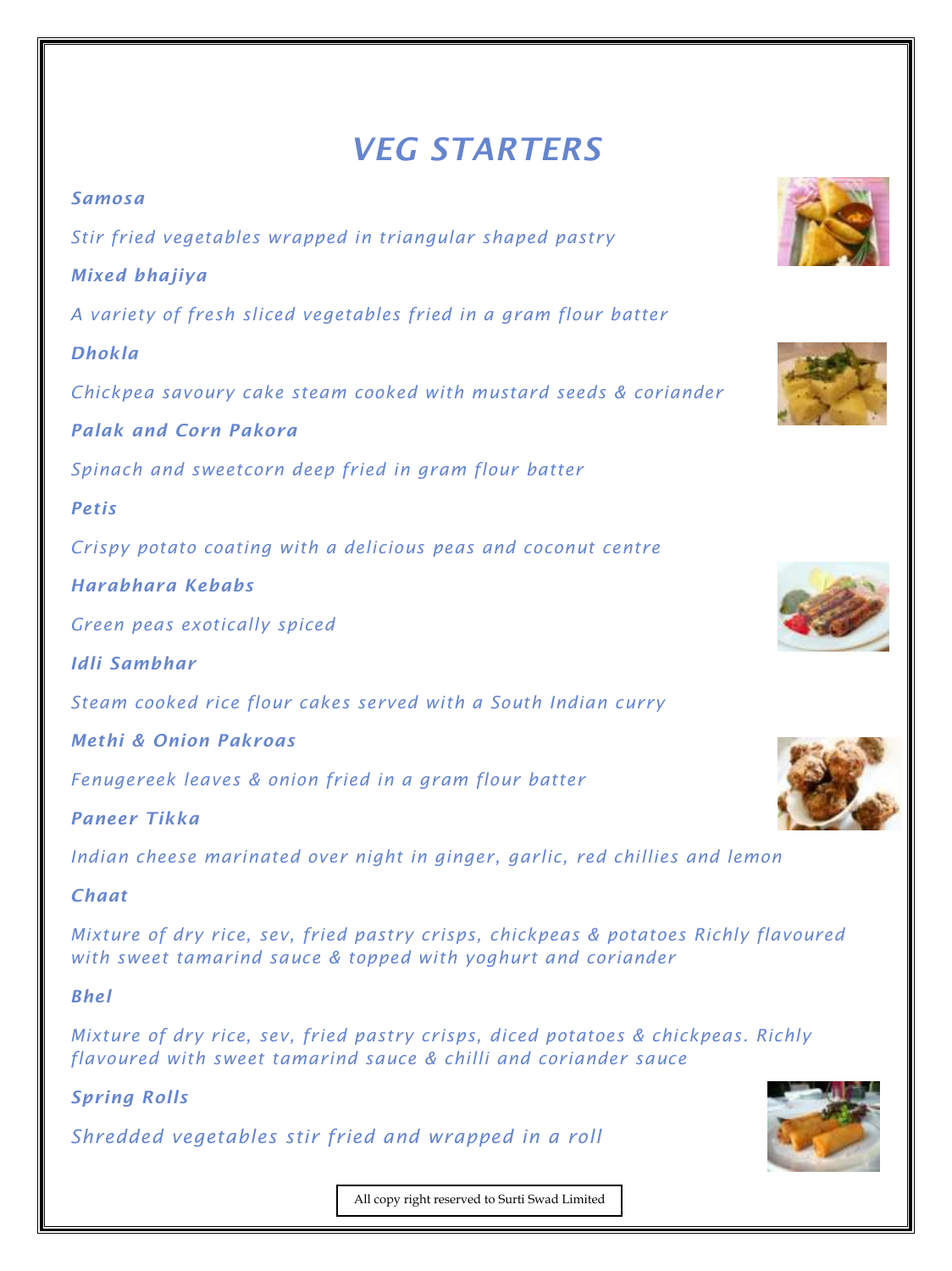| <b>Aloo Tikki</b>                                              |  |
|----------------------------------------------------------------|--|
| Spicy mashed potatoes cakes wrapped in breadcrumbs             |  |
| <b>Onion Bhajis</b>                                            |  |
| Deep-fried spicy onion cakes                                   |  |
| <b>Mogo</b>                                                    |  |
| Cassava chips                                                  |  |
| Chilli Mogo                                                    |  |
| Pieces of cassava stir fried with chillies & capsicum          |  |
| Jeera Mogo                                                     |  |
| cassava cubes cooked in cumin seeds and a dash of lemon        |  |
| Tandoori Mogo                                                  |  |
| Diced cassava cooked in Tandoori sauce                         |  |
| <b>Schezuan Mogo</b>                                           |  |
| Cassava strips & mixed peppers cooked in a schezuan sauce      |  |
| <b>Kachories</b>                                               |  |
| Crushed peas rolled into a ball, dipped in gram flour & fried. |  |
| <b>Vegetable Cutlets</b>                                       |  |
| Diced vegetables wrapped in breadcrumbs                        |  |
| Patra                                                          |  |
|                                                                |  |

*Malanga leaves steam cooked wrapped in a chickpea paste and coated with fresh coriander*

*Chilli Paneer*

*Diced Indian cheese, onions & capsicum stir-fried in chilli and Soya sauce indochinese*

*Chilli Mushroom*

*sliced mushrooms stir fried with onions and capsicums Chinese style*

*Paneer Pakora*

*Cubed Indian cheese deep fried in spicy gram flour batter*







All copy right reserved to Surti Swad Limited